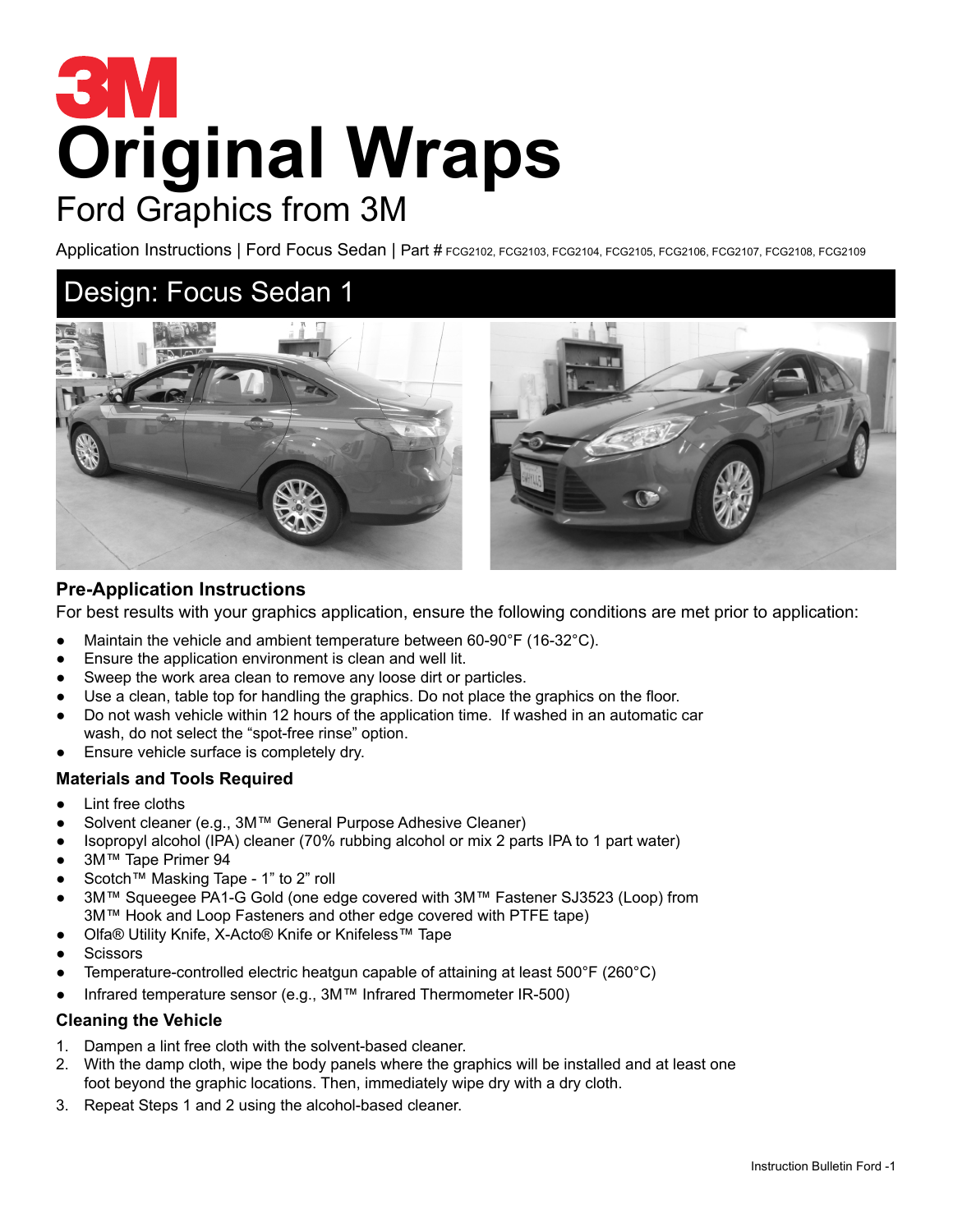## Design: Focus Sedan 1

## **Figure A.**

- Align the front graphic using the hard body line, soft body line, and handle cut outs as guides.
- Tape and hinge the graphic applying the front first, then the back half of the graphic.
- Once installed, cut graphic and wrap a few millimeters into the door seams.

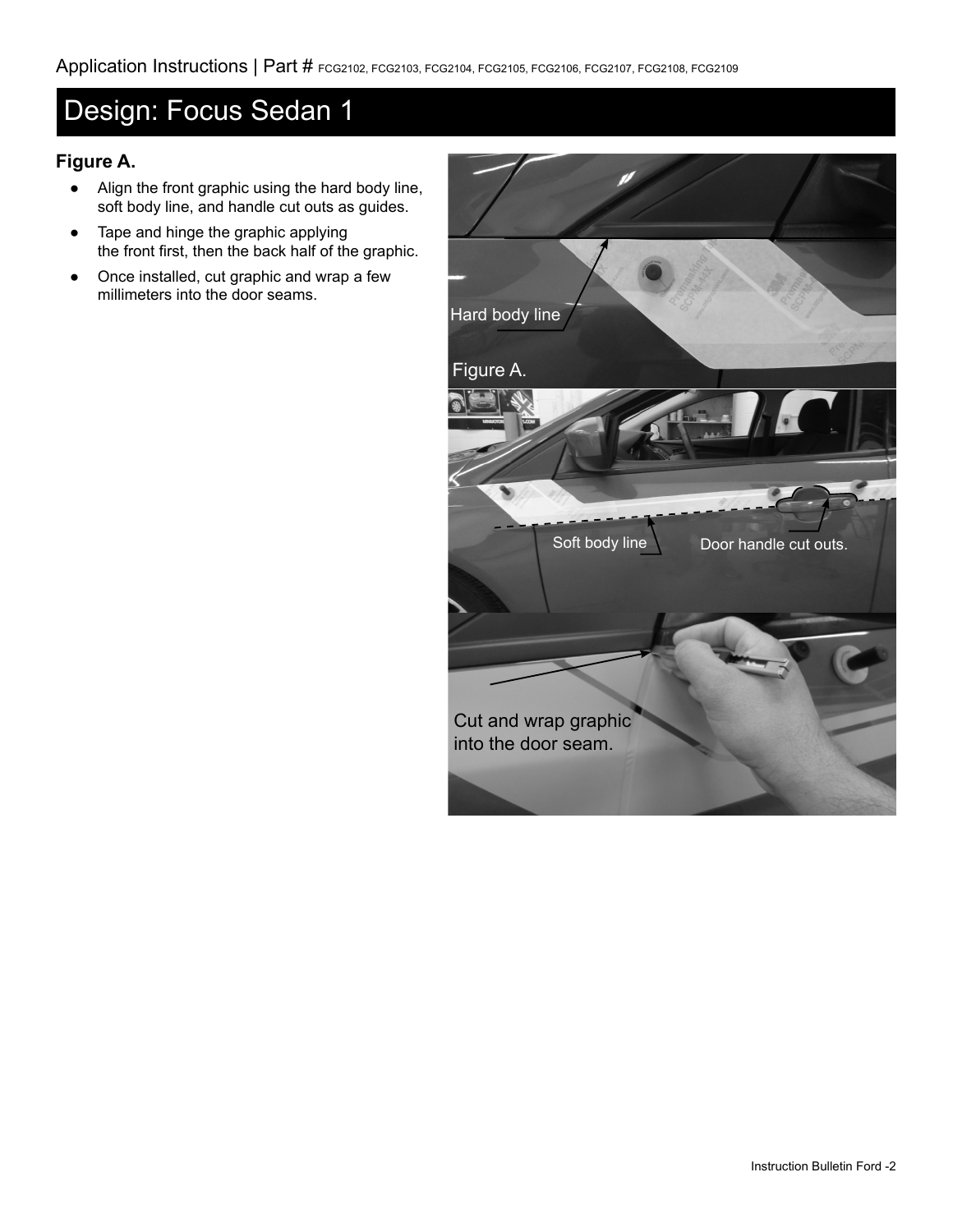## Design: Focus Sedan 1

### **Figure B.**

- Align the middle section of the graphic to the previously installed front graphic using the door handle cut out and the soft body line as a guides.
- Tape and hinge the graphic applying the front first, then the back half of the graphic.
- Once installed, cut graphic and wrap a few millimeters into the door seams.



## **Figure C.**

- Align the rear section of the graphic to the previously installed middle graphic using the door handle cut out, soft body line, and tail light as a guides.
- Tape and hinge the graphic applying the back first, then the front half of the graphic.
- Once installed, cut graphic and wrap a few millimeters into the tail light seam.

Instruction Bulletin Ford -3